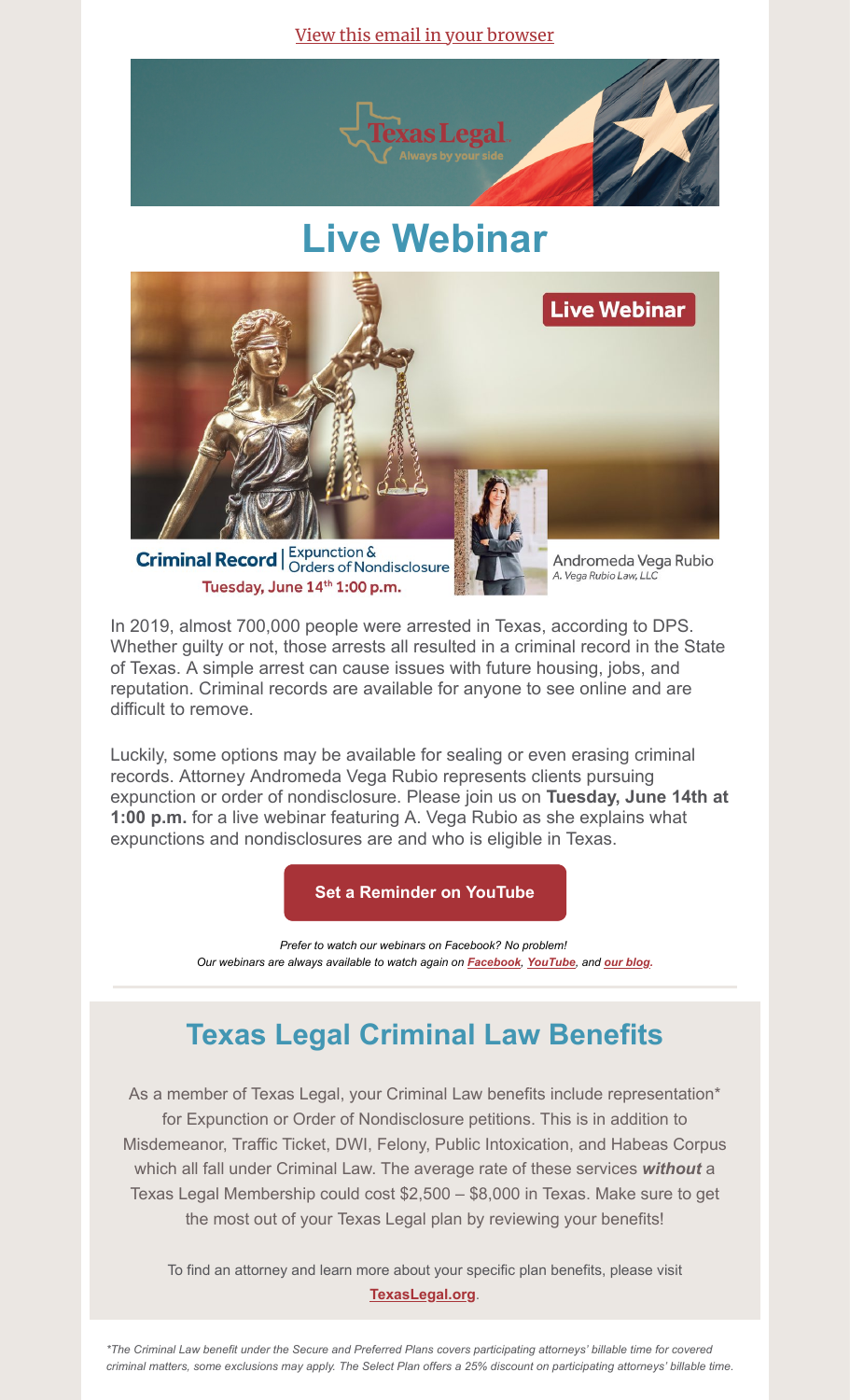*Please reference plan documents for more details and other Criminal Law benefits and limitations. For more details regarding your specific plan and available benefits, please contact Texas Legal at 1-800-252-9346 or members@texaslegal.org.*

## **Lone Star Advocate**



Did you know a criminal record starts with an arrest? Even if charges were never brought or the case was dismissed, there is a criminal record. Expungement, the removing of these records, is sometimes an option if you meet certain criteria. Click below to learn if you are eligible for expunction in Texas.

#### **[Continue Reading](https://texaslegal.org/texaslegal-blog/expunction-eligibility-in-texas)**

### **Live webinar in partnership with BALANCE**

Join us on **Thursday, June 9th at 11:00 a.m.** for a live webinar featuring Texas Legal partner BALANCE as they discuss budgeting.



Everyone wants control over their financial lives, but how do we get it? In one word: budget. It's the most potent weapon to get a more secure future. Participants will identify their short- and long-term goals and learn how to design realistic spending and savings plans to reach those objectives.

#### **[Register Now!](https://register.gotowebinar.com/register/5013483173756090127)**

*Prefer to watch the webinar later? No problem! This webinar will be available to watch again on our [YouTube](https://www.youtube.com/channel/UCydPfOfyROHnXr8L39p9t9A) channel.*